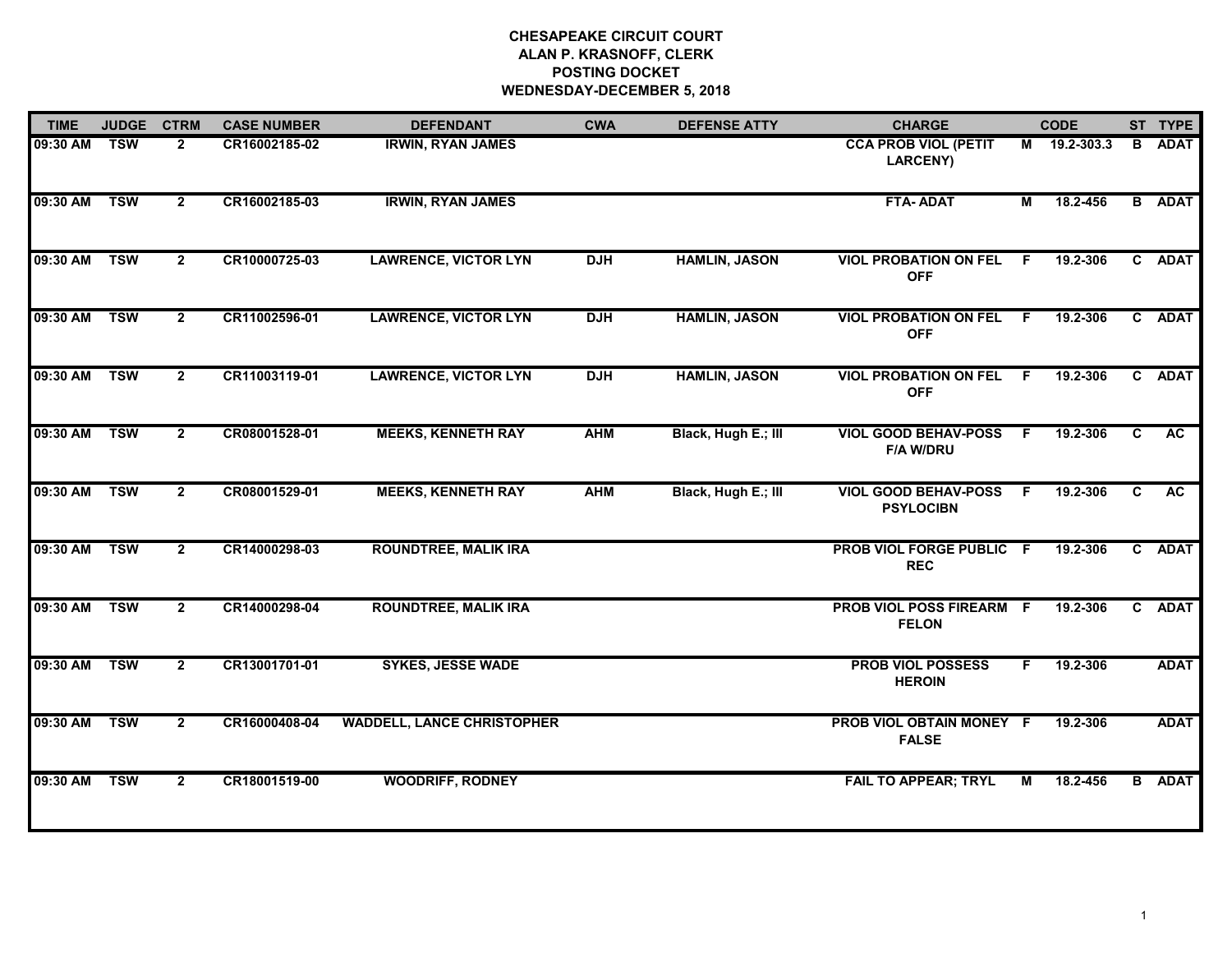| <b>Hearing</b><br><b>Time</b> | Judge      | Court-<br>room       | Case #                    | <b>Plaintiff</b>                             | <b>Defendant</b>                               | <b>Plaintiff Attorney</b>              | <b>Defendant Attorney</b>                 | <b>Hearing</b><br><b>Type</b> | <b>Duration</b> |
|-------------------------------|------------|----------------------|---------------------------|----------------------------------------------|------------------------------------------------|----------------------------------------|-------------------------------------------|-------------------------------|-----------------|
| 09:00 AM                      | <b>JWB</b> | $\mathbf{1}$         | CJ14-30-00;<br>CJ17-31-00 | IN RE JUVENILE APPEAL                        | IN RE JUVENILE APPEAI                          | <b>EWING, CYNTHIA</b>                  | PADULA-WILSON,<br><b>AMANDA</b>           | <b>PRES</b>                   | 30M 0 H 0 D     |
| 09:00 AM                      | <b>JWB</b> | $\mathbf{1}$         | CL16002711-00             | <b>WHITTLER, DENISE</b>                      | <b>SWYGERT, KARL</b>                           | <b>LEFTWICH, JAMES A; JR</b>           | <b>LAMBERT, R LARRY</b>                   | <b>COMP</b>                   | 15M 0 H 0 D     |
| 09:00 AM                      | <b>JWB</b> | $\blacktriangleleft$ | CL17003273-00             | <b>CARRAWAY, BRANDON S;</b><br><b>ADM</b>    | <b>ESTATE OF JAMES H</b><br><b>CARRAWAY JR</b> | <b>BRICKHOUSE, M</b><br><b>BRADLEY</b> | <b>PROSE</b>                              | <b>MOT</b>                    | 30M 0 H 0 D     |
| 09:00 AM                      | <b>JWB</b> | -1                   |                           | CL17003609-00 CARNEGIE, KAREN ROBINS         | <b>HOPKINS, FELICIA D</b>                      | <b>PROSE</b>                           | RIDDLE, JEFFREY F                         | <b>WC</b>                     | 15M 0 H 0 D     |
| 09:00 AM                      | <b>JWB</b> | $\mathbf 1$          |                           | CL17003609-00 CARNEGIE, KAREN ROBINS         | <b>HOPKINS, FELICIA D</b>                      | PRO SE                                 | RIDDLE, JEFFREY F                         | <b>MOT</b>                    | 30M 0 H 0 D     |
| 09:00 AM                      | <b>JWB</b> | $\blacktriangleleft$ | CL18003909-00             | *OULAHAN, JESSICA LYNN                       | <b>MCAPLIN, C EILEEN</b>                       | <b>LETOURNEAU, STEVEN P</b>            | <b>PROSE</b>                              | <b>MOT</b>                    | 30M 0 H 0 D     |
| 09:00 AM                      | <b>JWB</b> | $\blacktriangleleft$ | CL18006959-00             | <b>SIMMONS, AUDRINA CHAE</b>                 | <b>JACKSON, AUDRINA CHAE</b>                   | <b>PROSE</b>                           | <b>PROSE</b>                              | <b>PRES</b>                   | 15M 0 H 0 D     |
| 09:00 AM FBL                  |            | $\mathbf{3}$         | CL15002026-00             | <b>JONES, TAKISHA YVONNE</b>                 | <b>JONES, DARRELL LEE; JR</b>                  | <b>PRO-SE</b>                          | <b>PRO-SE</b>                             | <b>FD</b>                     | 15M 0 H 0 D     |
| 09:00 AM FBL                  |            | 3                    | CL16003165-00             | <b>CANNON, FRANK LEO; JR</b>                 | <b>CANNON, JESSICA MARIE</b>                   | <b>FRANK, KEVIN D</b>                  |                                           | <b>COMP</b>                   | 15M 0 H 0 D     |
| 09:00 AM FBL                  |            | 3                    | CL18003630-00             | <b>MARTIN, ANDREANNA</b><br><b>VONCILE J</b> | <b>MARTIN, DOMINIQUE</b>                       | <b>OXENHAM, CARA P</b>                 | PRO SE                                    | <b>FD</b>                     | 15M 0 H 0 D     |
| 09:00 AM                      | <b>FBL</b> | $\mathbf{3}$         | CL18003797-00             | <b>CASCIO, ANNA KATHERINE</b>                | <b>CRUZ, OMAR DAVID</b>                        | <b>OXENHAM, CARA P</b>                 | <b>WILLS, MEGHAN</b><br><b>HEISTERMAN</b> | PL                            | 30M 0 H 0 D     |
| 09:00 AM                      | <b>FBL</b> | $\mathbf{3}$         | CL18004549-00             | <b>HODGES, TODD</b>                          | <b>GARCIA, MAY</b>                             | <b>REYNOLDS, GLENN S</b>               | <b>TISHLER, JEREMY S</b>                  | <b>COMP</b>                   | 15M 0 H 0 D     |
| 09:00 AM                      | <b>FBL</b> | 3                    | CL18004549-00             | <b>HODGES, TODD</b>                          | <b>GARCIA, MAY</b>                             | <b>REYNOLDS, GLENN S</b>               | <b>TISHLER, JEREMY S</b>                  | <b>COMP</b>                   | 15M 0 H 0 D     |
| 09:00 AM                      | <b>FBL</b> | 3                    | CL18006413-00             | *EQUITY TRUSTEES LLC                         | *HARRIS, NANCY J                               | <b>KELLAM, KATHRYN H</b>               | <b>PROSE</b>                              | <b>MOT</b>                    | 15M 0 H 0 D     |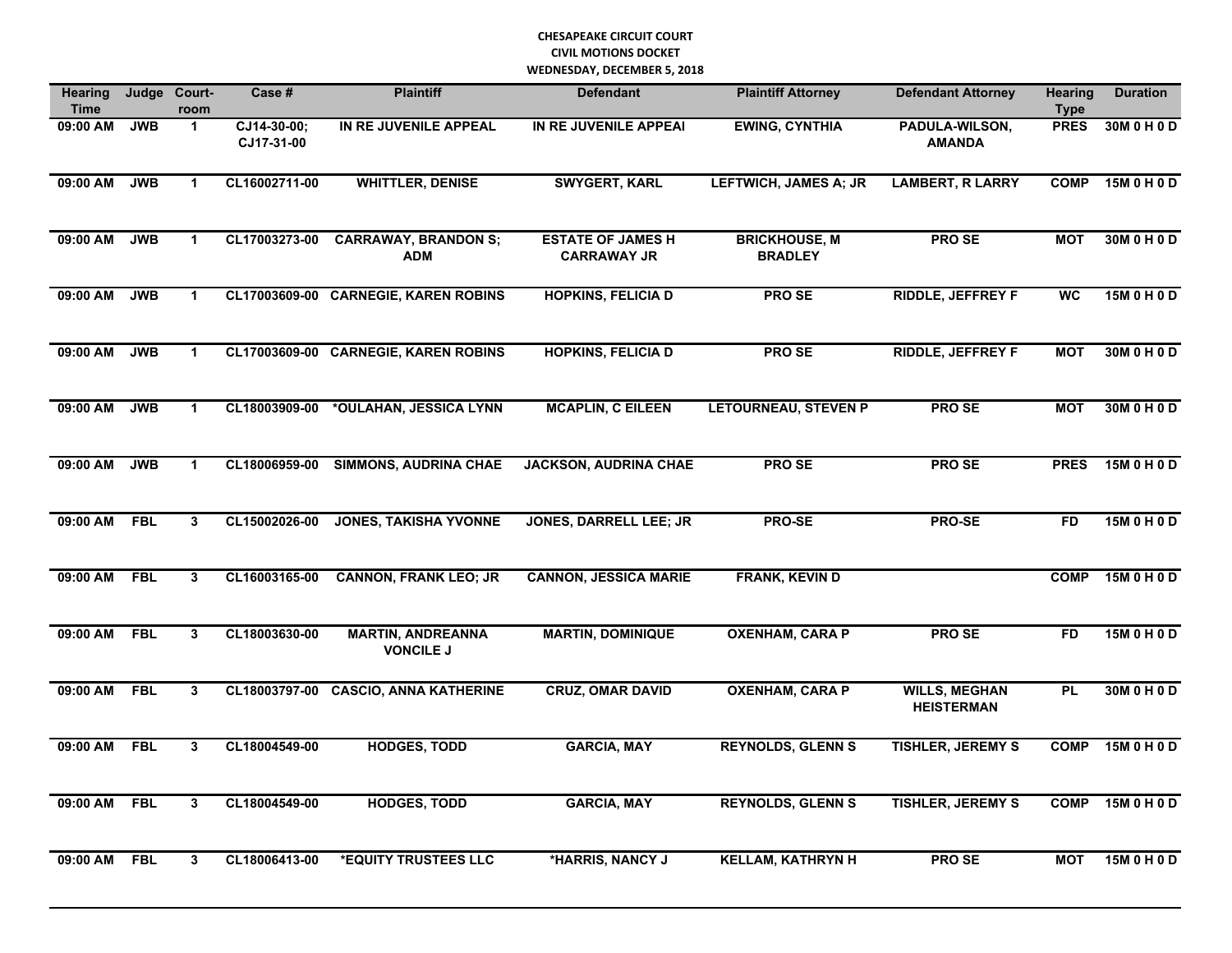| <b>Hearing</b><br><b>Time</b> | Judge      | Court-<br>room          | Case #        | <b>Plaintiff</b>                         | <b>Defendant</b>    | <b>Plaintiff Attorney</b>                      | <b>Defendant Attorney</b>  | <b>Hearing</b><br><b>Type</b> | <b>Duration</b> |
|-------------------------------|------------|-------------------------|---------------|------------------------------------------|---------------------|------------------------------------------------|----------------------------|-------------------------------|-----------------|
| 10:00 AM TSW                  |            | $\overline{\mathbf{4}}$ | CL18005107-00 | <b>GAMBLE, STEVEN</b>                    | <b>COMMONWEALTH</b> | HEDRICK, CHRISTOPHER CAMPBELL, WILLIAM H<br>T. |                            | <b>PRES</b>                   | MHD             |
| 10:00 AM                      | <b>TSW</b> | 4                       | CL18005576-00 | <b>STEWART, PAUL ANDREW</b>              | <b>COMMONWEALTH</b> | <b>PROSE</b>                                   | <b>CAMPBELL, WILLIAM H</b> | <b>OLP</b>                    | M H D           |
| 10:00 AM TSW                  |            | $\overline{\mathbf{4}}$ | CL18005624-00 | <b>PREECE, BETH A</b>                    | <b>COMMONWEALTH</b> | <b>BYRUM, ROBERT G</b>                         | <b>CAMPBELL, WILLIAM H</b> | <b>PRES</b>                   | MHD             |
| 10:00 AM TSW                  |            | $\overline{\mathbf{4}}$ | CL18005703-00 | <b>SANCHEZ, DAVID NMN</b>                | <b>COMMONWEALTH</b> | <b>PROSE</b>                                   | <b>CAMPBELL, WILLIAM H</b> | OLP                           | M H D           |
| 10:00 AM TSW                  |            | 4                       | CL18005726-00 | <b>WEBB, JOHN ALDON</b>                  | <b>COMMONWEALTH</b> | <b>BLACK, HUGH E; III</b>                      | <b>CAMPBELL, WILLIAM H</b> | <b>OLP</b>                    | M H D           |
| 10:00 AM TSW                  |            | $\overline{\mathbf{4}}$ | CL18005799-00 | <b>CARTER, ROBERT JOHN</b>               | <b>COMMONWEALTH</b> | <b>BYRUM, ROBERT G</b>                         | <b>CAMPELL, WILLIAM H</b>  | OLP                           | M H D           |
| 10:00 AM                      | <b>TSW</b> | $\overline{\mathbf{4}}$ | CL18005800-00 | <b>CARTER, ROBERT JOHN</b>               | <b>COMMONWEALTH</b> | <b>BYRUM, ROBERT G</b>                         | <b>CAMPBELL, WILLIAM H</b> | <b>OLP</b>                    | M H D           |
| 10:00 AM TSW                  |            | $\overline{\mathbf{4}}$ | CL18005911-00 | <b>KANTOWSKI, KAITLYN</b>                | <b>COMMONWEALTH</b> | <b>PROSE</b>                                   | <b>CAMPBELL, WILLIAM H</b> | <b>PRES</b>                   | M H D           |
| 10:00 AM TSW                  |            | 4                       | CL18006236-00 | <b>TURNER, CHARLES E</b>                 | <b>COMMONWEALTH</b> | <b>PROSE</b>                                   | <b>CAMPBELL, WILLIAM H</b> | OLP                           | M H D           |
| 10:00 AM TSW                  |            | 4                       | CL18006397-00 | <b>SHARPE, JONATHAN</b><br><b>JACOBS</b> | <b>COMMONWEALTH</b> | <b>GREENSIDE, JOHN</b>                         | <b>PROSE</b>               | <b>PRES</b>                   | M H D           |
| 10:00 AM TSW                  |            | $\overline{\mathbf{4}}$ | CL18006399-00 | <b>CAHOON, LISA</b>                      | <b>COMMONWEALTH</b> | <b>PROSE</b>                                   | <b>CAMPBELL, WILLIAM H</b> | <b>PRES</b>                   | M H D           |
| 10:00 AM TSW                  |            | $\overline{\mathbf{4}}$ | CL18006400-00 | <b>CAHOON, LISA</b>                      | <b>COMMONWEALTH</b> | <b>PROSE</b>                                   | <b>CAMPBELL, WILLIAM H</b> | <b>PRES</b>                   | <b>MHD</b>      |
| 10:00 AM TSW                  |            | 4                       | CL18006642-00 | <b>COMMONWEALTH</b>                      | *BLOUNT, JAMES OTIS | <b>BURRELL, KAREN J</b>                        | <b>DUNN, JASON A</b>       | <b>FOF</b>                    | M H D           |
| 10:00 AM                      | <b>TSW</b> | 4                       | CL18006643-00 | <b>COMMONWEALTH</b>                      | *BLOUNT, JAMES OTIS | <b>BURRELL, KAREN J</b>                        | <b>DUNN, JASON A</b>       | <b>FOF</b>                    | M H D           |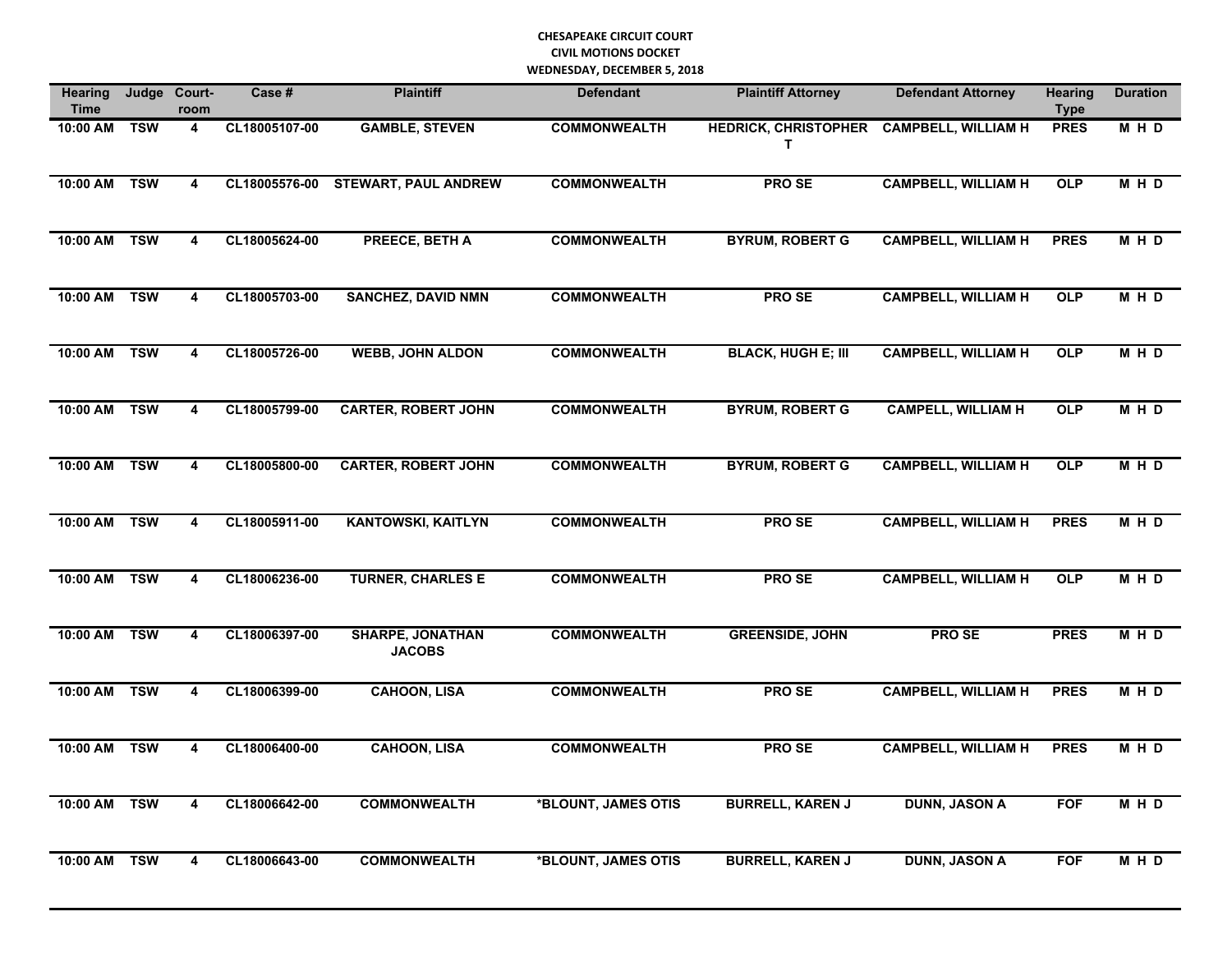| <b>Hearing</b><br><b>Time</b> | Judge      | Court-<br>room | Case #        | <b>Plaintiff</b>                            | <b>Defendant</b>                              | <b>Plaintiff Attorney</b>       | <b>Defendant Attorney</b>       | <b>Hearing</b><br><b>Type</b> | <b>Duration</b> |
|-------------------------------|------------|----------------|---------------|---------------------------------------------|-----------------------------------------------|---------------------------------|---------------------------------|-------------------------------|-----------------|
| 10:00 AM                      | <b>TSW</b> | 4              | CL18006847-00 | <b>COMMONWEALTH</b>                         | *\$1503.00 IN US CURRENCY                     | <b>BURRELL, KAREN J</b>         | PRO SE                          | <b>FOF</b>                    | M H D           |
| 09:00 AM                      | <b>RDS</b> | 5              | CL16001901-00 | <b>CPM VIRGINIA LLC</b>                     | *MJM GOLF LLC                                 | PHILLIPS, RICHARD S             | <b>PENDER AND COWARD</b>        | <b>MOT</b>                    | 45M 0 H 0 D     |
| 09:00 AM                      | <b>RDS</b> | 5              | CL16001901-00 | <b>CPM VIRGINIA LLC</b>                     | *MJM GOLF LLC                                 | <b>PHILLIPS, RICHARD S</b>      | PENDER AND COWARD               | <b>AMEN</b>                   | 15M 0 H 0 D     |
| 09:00 AM                      | <b>RDS</b> | 5              | CL17001088-00 | <b>BOLTZE, ARTHUR</b>                       | <b>BOLTZE, ROSE MARY</b>                      | <b>DEERING, MICHAEL C</b>       | <b>SULLIVAN, PATRICK J</b>      | <b>SC</b>                     | 30M 0 H 0 D     |
| 09:00 AM RDS                  |            | 5              | CL18002835-00 | <b>ARAMA, RONALD</b>                        | <b>CLARY, RACHEL C</b>                        | <b>MCCRACKEN, GREGORY</b><br>R  | <b>PROSE</b>                    | <b>FD</b>                     | 15M 0 H 0 D     |
| 09:00 AM                      | <b>RDS</b> | 5              | CL18005168-00 | <b>BASKERVILLE, CANDIA</b><br><b>HUDSON</b> | <b>BASKERVILLE, DAVID</b><br><b>MICHAEL</b>   | <b>FRANK, KEVIN D</b>           | <b>PROSE</b>                    | <b>MOT</b>                    | 30M 0 H 0 D     |
| 09:00 AM                      | <b>RDS</b> | 5              | CL18006151-00 | <b>DEZERN, SARAH C</b>                      | <b>DEZERN, PRESTON I; IV</b>                  | <b>DAMELIO, JENNIFER E</b>      | <b>RENNINGER, NICHOLAS</b><br>D | PL                            | OM1H0D          |
| 09:00 AM RDS                  |            | 5              | CL18006392-00 | <b>BOS, JOHN; IV</b>                        | <b>BOS, TRACEY</b>                            | <b>RENNINGER, NICHOLAS</b><br>D | <b>FULLER, BARBARA A</b>        | <b>PL</b>                     | 0M1H0D          |
| 09:00 AM                      | <b>RDS</b> | 5              | CL18006791-00 | <b>SIMS, BRIAN</b>                          | <b>SIMS, NICOLE</b>                           | <b>RENNINGER, NICHOLAS</b><br>D | <b>PROSE</b>                    | PL                            | 30M 0 H 0 D     |
| 09:00 AM                      | <b>RDS</b> | 5              | CL18007081-00 | <b>JAMES, MIOSHA DESHA</b>                  | <b>JAMES, OMAR MONTEZA</b>                    | <b>FULLER, BARBARA</b>          | <b>PROSE</b>                    | <b>PL</b>                     | 30M 0 H 0 D     |
| 09:00 AM                      | <b>RAB</b> | $\overline{7}$ | CL12001621-00 | <b>PRINCE, STEPHANIE L</b>                  | <b>CAVALIER FORD</b><br><b>PORTSMOUTH LLC</b> | <b>BARRETT, JOHN M</b>          | <b>GALLAGHER, R CRAIG</b>       | <b>MOT</b>                    | 45M 0 H 0 D     |
| 09:00 AM                      | <b>RAB</b> | $\overline{7}$ | CL17005720-00 | <b>DICKERSON, CLEO</b>                      | <b>GOODMAN, DAVID</b>                         | <b>SELKIN, ALBERT C</b>         | <b>ROBINSON, M JANEICE</b>      | <b>MOT</b>                    | 30M 0 H 0 D     |
| 09:00 AM                      | <b>RAB</b> | $\overline{7}$ | CL18004190-00 | <b>JONES, CATALINA</b>                      | <b>JONES, RYAN K</b>                          | <b>EVANS-BEDOIS, ERIN</b>       | <b>PROSE</b>                    | <b>PTC</b>                    | 15M 0 H 0 D     |
| 09:00 AM                      | <b>RAB</b> | $\overline{7}$ | CL18004190-00 | <b>JONES, CATALINA</b>                      | <b>JONES, RYAN K</b>                          | <b>EVANS-BEDOIS, ERIN</b>       | <b>PROSE</b>                    | <b>MOT</b>                    | 45M 0 H 0 D     |